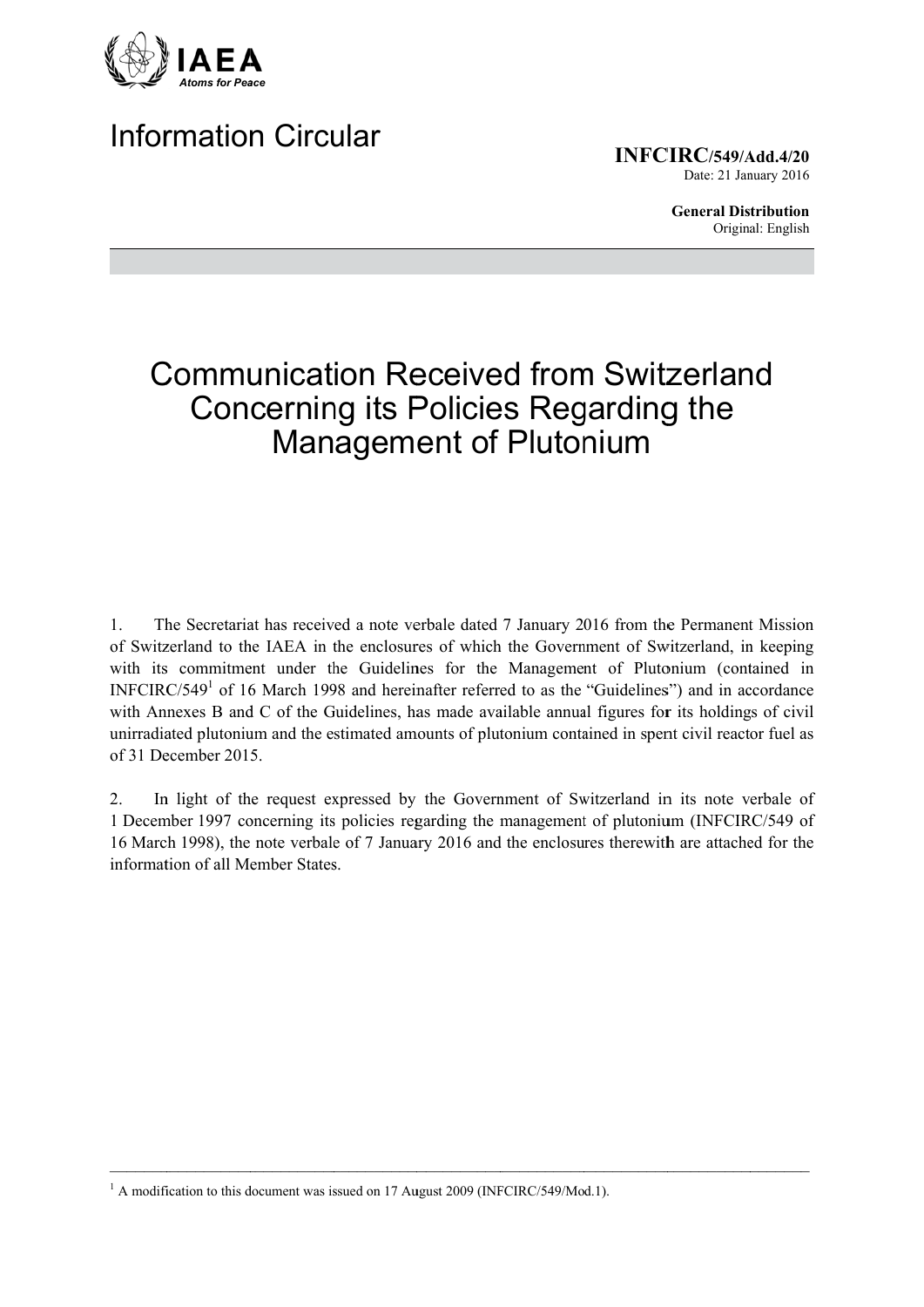

Schweizerische Eidgenossenschaft Confédération suisse Confederazione Svizzera Confederaziun svizra

Permanent Mission of Switzerland to the OSCE, the United Nations and the International Organizations

Note N°1/2016

The Permanent Mission of Switzerland to the OSCE, the United Nations and the International Organizations presents its compliments to the International Atomic Energy Agency, and has the honour to send the Secretariat the annual figures for holdings of civil unirradiated plutonium and the estimated amounts of plutonium contained in spent civil reactor fuel as of 31 December 2015, in accordance with the commitments under the Guidelines for the Management of Plutonium.

The Permanent Mission of Switzerland avails itself of this opportunity to renew to the International Atomic Energy Agency the assurances of its highest consideration.



Vienna, 7 January 2016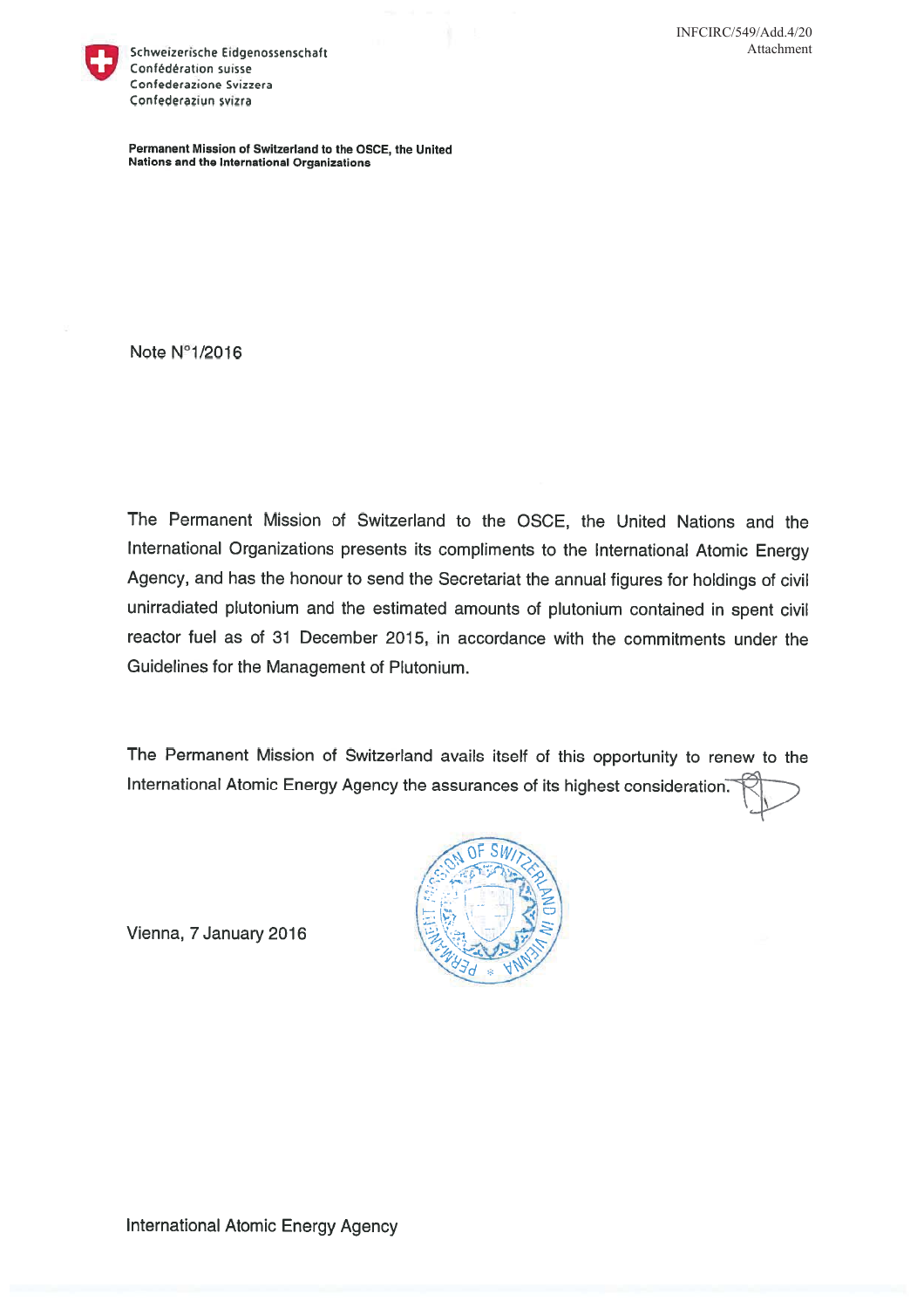## **Switzerland**

### ANNUAL FIGURES FOR HOLDINGS OF CIVIL UNIRRADIATED PLUTONIUM

### **National Totals**

#### as of 31 Dec 2015

|       |                                                                                                                                                                                                                             | (Previous year's figures in brackets)<br>Rounded to 100 kg plutonium with<br>quantities less than 50 kg reported<br>as such |           |
|-------|-----------------------------------------------------------------------------------------------------------------------------------------------------------------------------------------------------------------------------|-----------------------------------------------------------------------------------------------------------------------------|-----------|
| 1.    | Unirradiated separated plutonium in product<br>stores at reprocessing plants                                                                                                                                                |                                                                                                                             | $(--)$    |
| 2.    | Unirradiated separated plutonium in the course<br>of manufacture or fabrication and plutonium<br>contained in Unirradiated semi-fabricated or un-<br>finished products at fuel or other fabricating<br>plants or elsewhere. |                                                                                                                             | $(-)$     |
| 3.    | Plutonium contained in Unirradiated MOX fuel<br>or other fabricated products at reactor sites or<br>elsewhere                                                                                                               |                                                                                                                             | $(-)$     |
| 4.    | Unirradiated separated plutonium held else-<br>where                                                                                                                                                                        | < 50 kg                                                                                                                     | (< 50 kg) |
| Note: |                                                                                                                                                                                                                             |                                                                                                                             |           |
|       | (i) Plutonium included in lines $1 - 4$ above be-<br>longing to foreign bodies.                                                                                                                                             |                                                                                                                             | $(-)$     |
|       | (ii) Plutonium in any of the forms in lines $1 - 4$<br>above held in locations in other countries and<br>therefore not included above.                                                                                      | --                                                                                                                          | $(-)$     |
|       | (iii) Plutonium included in lines $1 - 4$ above<br>which is in international shipment prior to its ar-<br>rival in the recipient State.                                                                                     |                                                                                                                             | $(--)$    |